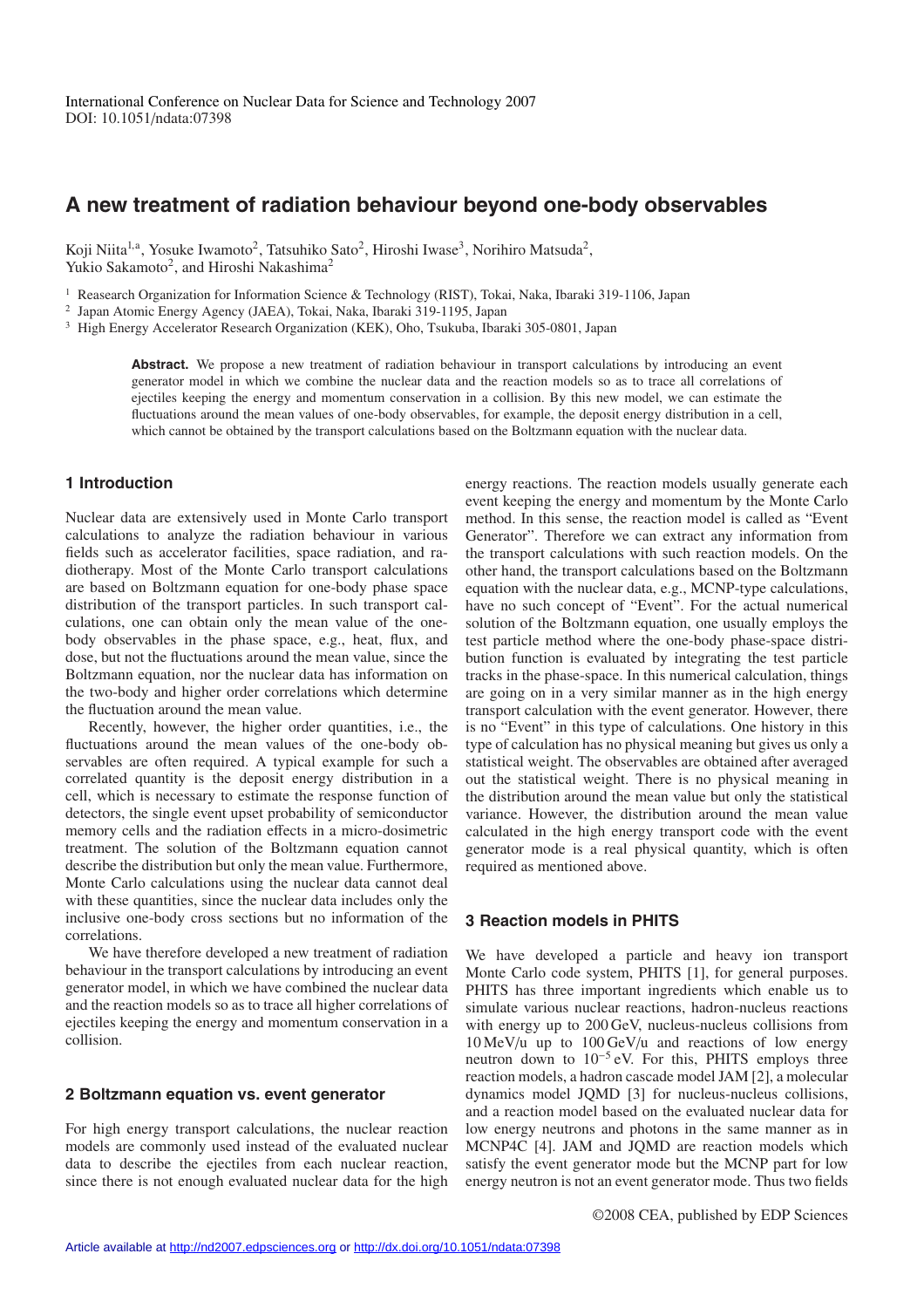are mixed up in PHITS. In order to estimate the higher order quantities such as the deposit energy distribution for a whole energy range in PHITS, we have developed a new treatment of collisional processes for low energy neutrons.

By using the evaluated nuclear data, if it could include all cross sections of the ejectiles, we cannot construct an event by the Monte Carlo method except for the elastic channel, since the evaluated nuclear data has no information about correlation between ejectiles of a collision. Let us consider a typical example of this, i.e., neutron induced (n,2n) reaction channel. In the MCNP-type calculation, the momentum of the first outgoing neutron is determined according to the nuclear data for the inclusive neutron spectra. The momentum of the second outgoing neutron is also determined in the same procedure independently of the first neutron. Thus, for example, the following situation can be happened; a neutron with the incident energy 19 MeV hits a nucleus and produces the first neutron with energy of 12 MeV and the second with 15 MeV. In this case, the total energy and momentum is violated in this event. This is due to a lack of information about the correlation in the evaluated nuclear data. In the MCNP-type calculation, however, the total energy and momentum is conserved in terms of the expectation values obtained by the integration with the one-body phase-space distributions, which is realized after averaging out the observables by the test particle tracks in the actual numerical simulation.

One possibility to construct an event for low energy neutron collision might be to make a pure theoretical model to describe the collision. However, it is almost hopeless since the cross section of neutron in the low energy below 20 MeV has a lot of resonance structure and all of the resonances cannot be described purely by a theoretical model. Therefore, we have developed a new treatment of collisional processes for low energy neutrons by combining the evaluated nuclear data and a reaction model in the following way.

#### **4 Event generator mode in PHITS**

The evaluated nuclear data for the low energy neutron includes the information of the total cross section, the channel cross sections of capture, elastic, inelastic, and  $(n, Nn')$  the inclusive double differential cross section of outgoing neutrons. From this information, the energy and momentum of all ejectiles including the residual nucleus are not determined uniquely, since in particular the information on the correlation is not available. Therefore, we have developed a model to determine the energy and momentum of all ejectiles, event by event, by using the information of the nuclear data and combining a special statistical decay model.

At first, we use the total cross section and the channel cross sections from the evaluated nuclear data to choose a channel of the collision. We categorize the channels by the number of outgoing neutrons. For the channel which does not produce neutrons, that we call "capture" channel, the excitation energy and momentum of the captured nucleus is determined uniquely from the incident energy of neutron and target nucleus. For the decay process of this excited nucleus, we apply a special statistical decay model, in which the decay width of neutron is assumed to be zero for the capture channel.

Considering the charged particle decay and photon decay in a statistical way, we can determine all energy and momentum of ejectiles and residual nucleus for the capture channel.

For the elastic channel, which is one of the channels categorized by one outgoing neutron, we choose the scattering angle of outgoing neutron by the Monte Carlo method according to the evaluated nuclear data. We can then determine the neutron energy and the momentum of the recoil nucleus uniquely by the kinematics of the elastic collision.

For the inelastic channel (n,n ), which is also a channel with one outgoing neutron, we first choose the momentum of the outgoing neutron according to the double differential cross sections of the evaluated nuclear data by Monte Carlo method. Using the kinematics of this emission, we can uniquely determine the excitation energy and the momentum of the residual nucleus. We then apply the same statistical decay procedure as in the capture channel without neutron decay width since there is no more neutron emission after the first neutron emission for this channel.

Finally for (n,Nn ) channel, which is a channel with N outgoing neutrons, we choose the momentum of the first outgoing neutron in the same way as in the (n,n ) case. After one nucleon emission, we apply only neutron decay procedure to the excited nucleus until N nucleons are emitted. Once N neutrons are emitted, the special decay procedure without neutron decay width is applied.

Using the above procedure, we can treat a low energy neutron collision as an "Event", keeping the energy and momentum conservation and preserving the channel cross sections and the inclusive neutron double differential cross sections, which are given by the evaluated nuclear data. The validation of the event generator mode in the PHITS code is presented in the other paper of these proceedings [5].

## **5 Example of event generator mode**

Thanks to the event generator mode in PHITS for low energy neutron transport phenomena, we can calculate many new quantities which cannot be obtained by MCNP-type calculation, e.g., kinetic energy distribution of residual nuclei and charged particles, two-particle correlation, and so on. Here we show an example of the event generator mode in PHITS, i.e., deposit energy distribution in a cell, which is a typical quantity beyond one-body observable. This quantity is well known as a pulse height tally in MCNP. However, this is a conceptually wrong quantity to be treated in the MCNP-type calculation as discussed before. As mentioned in the MCNP manual, this tally is very restricted to use for neutron transport in MCNP. Namely, this tally does not work if a collision produces multiple neutrons.

Figure 1 shows the deposit energy distribution in a thin Si tip irradiated by 19 MeV mono energetic neutrons. The thickness of the Si tip is  $3 \mu$ m. If we calculate the deposit energy by using the Kerma factor in MCNP-type calculation, we get a delta-function-like single peak at 100 eV with almost no distribution. However, figure 1 shows broad distribution obtained by the event generator mode in PHITS, where the deposit energy is estimated from the ionization losses of the charged particles and the recoil nuclei. This distribution is